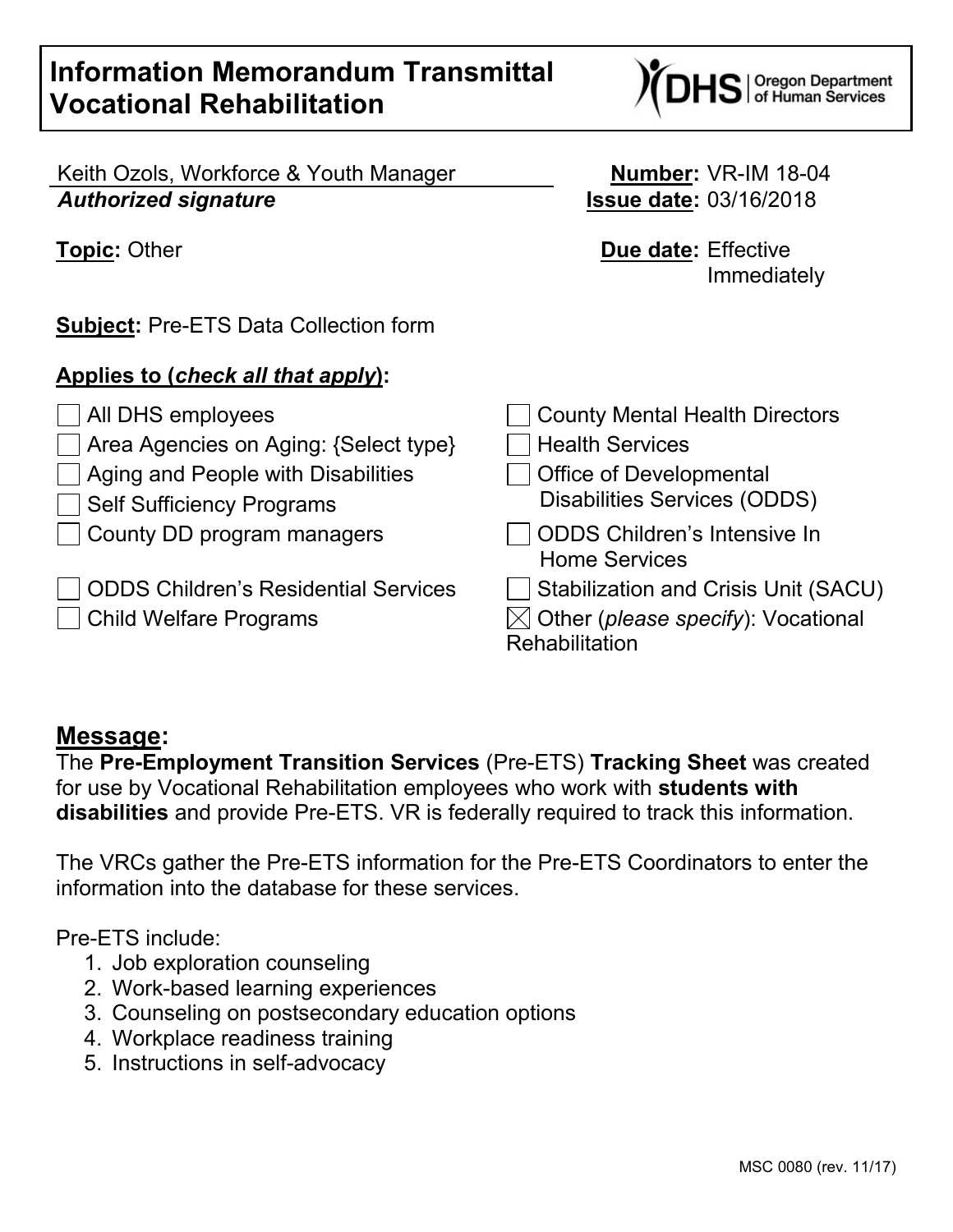When a Pre-ETS is provided to a student, the following data shall be recorded: Name, Birthdate, School of Reference, City of School, Start Date of Activities, and Pre-ETS activity type(s).

Effective March 16, 2018, and ongoing, VR staff, who work with **students with disabilities**, will begin using the **Pre-Employment Transition Services** (Pre-ETS) **Tracking Sheet.**

This form shall be filled out as services are provided from the first of the month until the end of the month, and turned in by the  $15<sup>th</sup>$  of the next month to: [pre.ets@dhsoha.state.or.us.](mailto:pre.ets@dhsoha.state.or.us)

# **Procedure**

The **Pre-ETS Tracking Sheet** shall be filled out by VRCs who deliver services for all potentially eligible and eligible **students** in secondary and post-secondary education, **ages 14-21**. The VRC may ask the teacher or school representative to assist them in completing the form because they may have greater access to the information.

### **The following information will be collected:**

- 1. Enter your name at the top of the form under VRC.
- 2. The date on the form shall be the date the form is submitted.
- 3. Each line in the grid will be used for individual students.
- 4. In the first box, the student's first and last name is recorded.
- 5. In the second box, the birthdate of the student is recorded (if possible).
- 6. In the third box, the student's school name and city is recorded.
- 7. In the fourth box, the START date of the Pre-ETS service is recorded.
	- a. If this is a one-time service, the date served is recorded here as well.
- 8. In boxes five through nine, please check the Pre-ETS (multiple selections are permitted) that correspond to the service you provided.
- 9. In box 10, please enter any questions or notes you feel are relevant to the service.
- 10. On the 15<sup>th</sup> of each month, scan and securely (refer to OIS guidelines to included #secure# in the subject line) send the form to the Pre-ETS email [pre.ets@dhsoha.state.or.us](mailto:pre.ets@dhsoha.state.or.us) for processing. You shall receive a confirmation email upon submission within two business days.

### **Definition:**

**"Student with disability"** means an individual with a disability in a secondary, postsecondary, or other recognized education program who:

- a) Is generally not younger than 16 but may be as young as 14 years of age as determined by the Oregon Department of Education; and
- b) Is not older than 21 years of age; and
- A) Is eligible for, and receiving, special education or related services under Part B